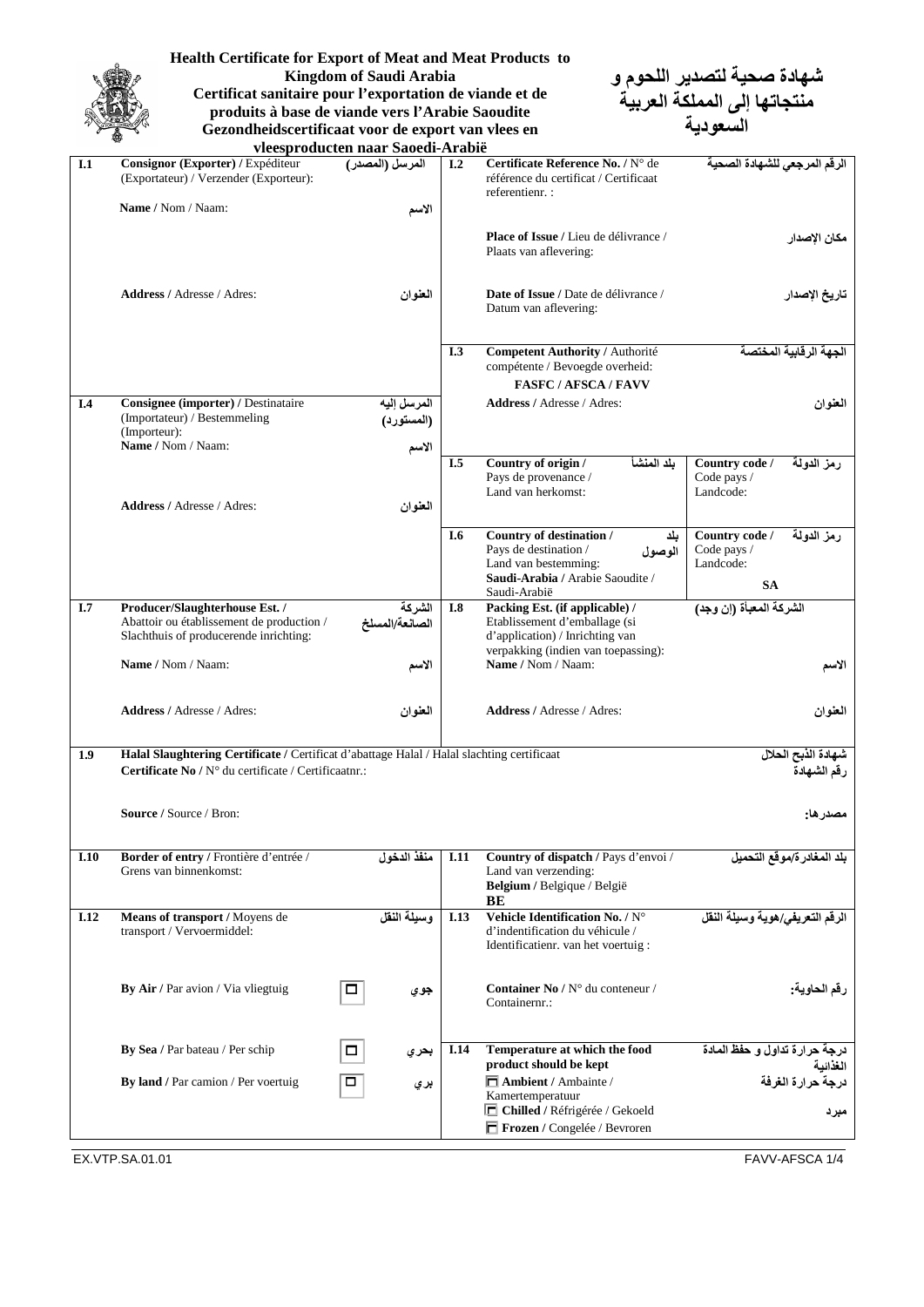**Cert. nr.:**

| Commodities Certified for / Marchandises certifiées<br>I.15<br>pour / Goederen gecertificeerd voor:                                      |                                         |                                                                                                          |                                                                          | تم ترخيص البضائع لاستخدامها في:                                                                                                                                                                                                                                   |                                                                                        |                                                                       |                                                                                 |                                                                 |
|------------------------------------------------------------------------------------------------------------------------------------------|-----------------------------------------|----------------------------------------------------------------------------------------------------------|--------------------------------------------------------------------------|-------------------------------------------------------------------------------------------------------------------------------------------------------------------------------------------------------------------------------------------------------------------|----------------------------------------------------------------------------------------|-----------------------------------------------------------------------|---------------------------------------------------------------------------------|-----------------------------------------------------------------|
|                                                                                                                                          | <b>Other / Autre / Andere</b> □<br>أخرى |                                                                                                          |                                                                          | Human Consumption / Consommation humaine /<br>الاستهلاك الآدمي<br>回<br>Humane consumptie<br>مباشرة، بدون أي معاملة<br>同<br>No further treatment/ processing is required / Pas<br>de traitement supplémentaire requis / Geen verdere<br>behandeling nodig<br>تصنيع |                                                                                        |                                                                       |                                                                                 |                                                                 |
|                                                                                                                                          |                                         |                                                                                                          |                                                                          |                                                                                                                                                                                                                                                                   | After further treatment / Après traitement<br>supplémentaire / Na verdere behandeling: |                                                                       | 面                                                                               | بعد معاملة إضافية                                               |
| I.16                                                                                                                                     |                                         | Identification of the food products / Identification des<br>produits alimentaires / Identificatie van de |                                                                          |                                                                                                                                                                                                                                                                   |                                                                                        |                                                                       | تم ترخيص البضائع لاستخدامها في:                                                 |                                                                 |
| levensmiddelen:                                                                                                                          |                                         |                                                                                                          |                                                                          |                                                                                                                                                                                                                                                                   |                                                                                        |                                                                       |                                                                                 |                                                                 |
| I.16.1                                                                                                                                   | I.16.2                                  | I.16.3                                                                                                   | I.16.4                                                                   | I.16.5                                                                                                                                                                                                                                                            | I.16.6                                                                                 | I.16.7                                                                | I.16.8                                                                          | I.16.9                                                          |
| Name and<br>description of<br>foodstuff /<br>Nom et<br>description de la<br>denrée /<br>Naam en<br>beschrijving van<br>het levensmiddel: | HS-code /<br>Code SH /<br>GN-code:      | Type of cut /<br>Type de<br>découpe /<br>Type<br>versnijding:                                            | <b>Brand</b><br>name /<br>Nom de la<br>marque /<br>Naam van<br>het merk: | <b>Production</b><br>date /<br>Date de<br>production /<br>Productie-<br>datum:                                                                                                                                                                                    | Expiry date /<br>Date de<br>péremption /<br>Vervaldatum:                               | No of packages<br>Nombre<br>d'emballages /<br>Aantal<br>verpakkingen: | <b>Batch / Lot</b><br>$\mathbf{N}\mathbf{o}$ /<br>$N^{\circ}$ de lot /<br>Lotn: | <b>Total</b><br>weight /<br>Poids total /<br>Totaal<br>gewicht: |
| اسم ووصف المادة<br>الغذائية                                                                                                              | بند التعرفة<br>الجمركية                 | نوع القطعية<br><i>(في حل</i><br>ذ <i>بائح اللحوم</i><br>و <i>القطعيات)</i>                               | العلامة<br>التجارية                                                      | تاريخ الإنتاج                                                                                                                                                                                                                                                     | تاريخ الانتهاء                                                                         | عدد الطرود                                                            | رقم التشغيلة                                                                    | الوزن الكلي                                                     |
|                                                                                                                                          |                                         |                                                                                                          |                                                                          |                                                                                                                                                                                                                                                                   |                                                                                        |                                                                       |                                                                                 |                                                                 |
|                                                                                                                                          |                                         |                                                                                                          |                                                                          |                                                                                                                                                                                                                                                                   |                                                                                        |                                                                       |                                                                                 |                                                                 |
|                                                                                                                                          |                                         |                                                                                                          |                                                                          |                                                                                                                                                                                                                                                                   |                                                                                        |                                                                       |                                                                                 |                                                                 |
|                                                                                                                                          |                                         |                                                                                                          |                                                                          |                                                                                                                                                                                                                                                                   |                                                                                        |                                                                       |                                                                                 |                                                                 |
|                                                                                                                                          |                                         |                                                                                                          |                                                                          |                                                                                                                                                                                                                                                                   |                                                                                        |                                                                       |                                                                                 |                                                                 |
|                                                                                                                                          |                                         |                                                                                                          |                                                                          |                                                                                                                                                                                                                                                                   |                                                                                        |                                                                       |                                                                                 |                                                                 |
|                                                                                                                                          |                                         |                                                                                                          |                                                                          |                                                                                                                                                                                                                                                                   |                                                                                        |                                                                       |                                                                                 |                                                                 |
|                                                                                                                                          |                                         |                                                                                                          |                                                                          |                                                                                                                                                                                                                                                                   |                                                                                        |                                                                       |                                                                                 |                                                                 |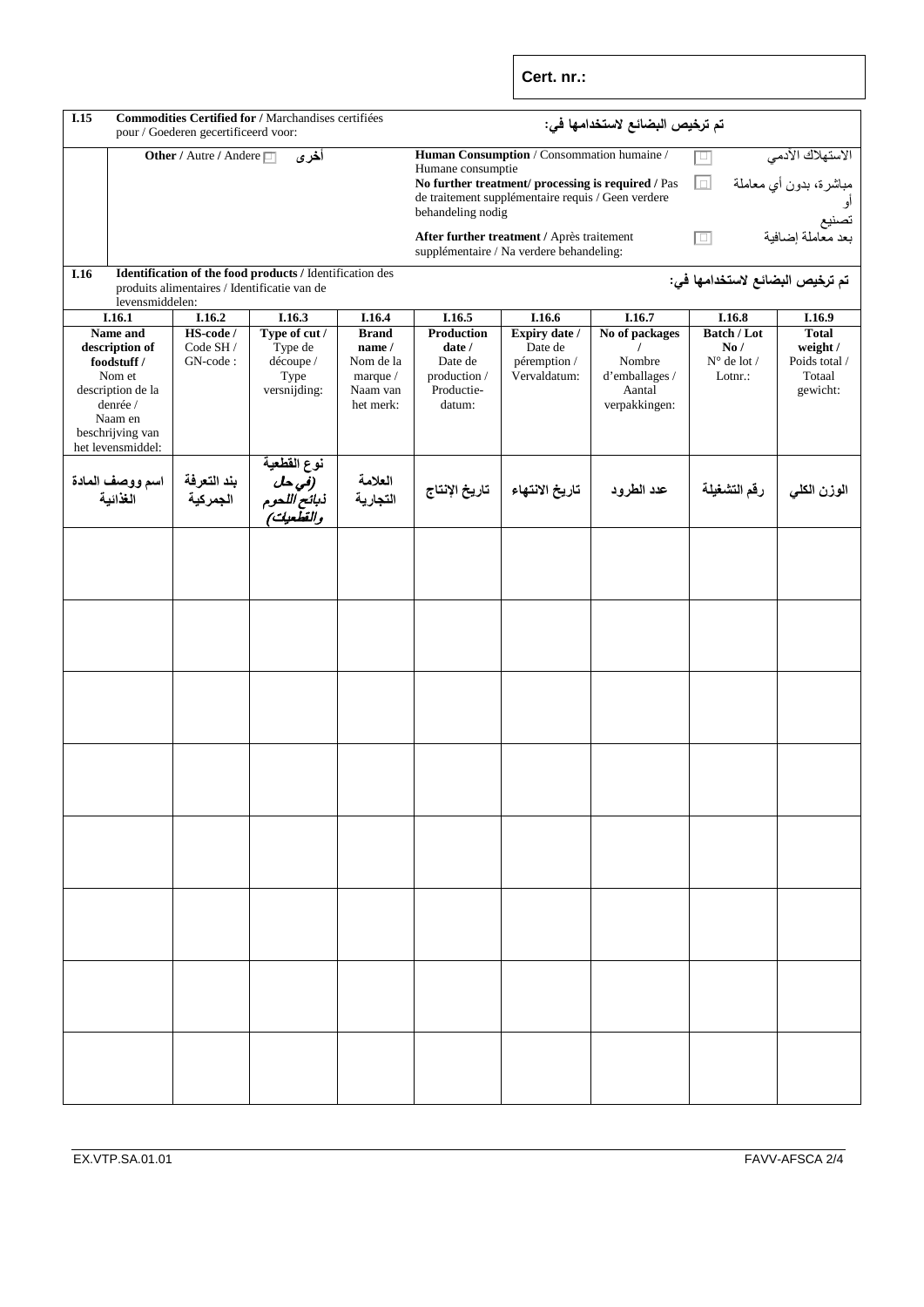| П.   | Health attestation / Attestation sanitaire / Gezondheidsverklaring:                                                                     | الإفادة الصحية                                                                                                                       |
|------|-----------------------------------------------------------------------------------------------------------------------------------------|--------------------------------------------------------------------------------------------------------------------------------------|
| II.1 | The meat /meat product is in conformity with the existing KSA                                                                           |                                                                                                                                      |
|      | importing requirements /                                                                                                                |                                                                                                                                      |
|      | La viande / le produit à base de viande est conforme aux exigences                                                                      | أن اللحوم / منتجات اللحوم مطابقة لمنطلبات الاستير اد في المملكة العربية                                                              |
|      | d'importation de l'Arabie Saoudite /                                                                                                    | السعو دبة.                                                                                                                           |
|      | Het vlees / vleesproduct is conform de importvoorwaarden van<br>Saoedi-Arabië.                                                          |                                                                                                                                      |
| II.2 | The meat / meat product is fit for human consumption /                                                                                  |                                                                                                                                      |
|      | La viande / le produit à base de viande est propre à la                                                                                 |                                                                                                                                      |
|      | consommation humaine /                                                                                                                  | أن اللحوم / منتجات اللحوم صـالحة للاستهلاك الآدمي.                                                                                   |
|      | Het vlees / vleesproduct is geschikt voor humane consumptie.                                                                            |                                                                                                                                      |
| II.3 | The meat/meat product is derived from animals that were born                                                                            |                                                                                                                                      |
|      | and reared in Belgium or in countries approved for export of                                                                            |                                                                                                                                      |
|      | bovine meat by the Saudi Arabian authorities, and from                                                                                  |                                                                                                                                      |
|      | livestock that were officially registered at the Belgian Federal                                                                        |                                                                                                                                      |
|      | Agency for Safety of Food (FASFC) /<br>La viande / le produit à base de viande est dérivé(e) d'animaux nés                              |                                                                                                                                      |
|      | et élevés en Belgique ou dans des pays approuvés pour l'exportation                                                                     | أن اللحوم ناتجة من حيوانات ولدت ونشأت في بلجيكا او من دول معتمدة                                                                     |
|      | de viande bovine vers l'Arabie Saoudite, et de bétail officiellement                                                                    | لتصدير لحوم الابقار الى المملكة العربية السعودية ومن قطعان مسجلة                                                                     |
|      | enregistré par l'Agence Fédérale pour la Sécurité de la Chaîne                                                                          | ر سمياً لدى الوكالة الفدر الية للأمن الغذائي في بلجيكا.                                                                              |
|      | Alimentaire (AFSCA) /                                                                                                                   |                                                                                                                                      |
|      | Het vlees / vleesproduct is verkregen van dieren geboren en                                                                             |                                                                                                                                      |
|      | gekweekt in België of in landen goedgekeurd voor de export van                                                                          |                                                                                                                                      |
|      | rundvlees naar Saoedi-Arabië, en van vee officieel geregistreerd                                                                        |                                                                                                                                      |
|      | door het Federaal Agentschap voor de Veiligheid van de                                                                                  |                                                                                                                                      |
| II.4 | Voedselketen.<br>The meat is produced from animals that are (30) month of age                                                           |                                                                                                                                      |
|      | or less and that have been subjected to ante-mortem and post-                                                                           |                                                                                                                                      |
|      | mortem inspection by the Belgian Federal Agency for Safety of                                                                           |                                                                                                                                      |
|      | Food (FASFC) /                                                                                                                          |                                                                                                                                      |
|      | La viande est produite à partir d'animaux qui sont âgés de 30 mois                                                                      | أن اللحوم منتجة من حيوانات لا تزيد أعمار ها عن (30) شهر و خضعت                                                                       |
|      | au plus et qui ont été soumis à une inspection ante mortem et post                                                                      | للفحص قبل الذبح وبعده من قبل الوكالة الفدر الية للأمن الغذائي في                                                                     |
|      | mortem par l'Agence Fédérale pour la Sécurité de la Chaîne                                                                              | بلجيكا.                                                                                                                              |
|      | Alimentaire (AFSCA) /                                                                                                                   |                                                                                                                                      |
|      | Het vlees is verkregen van dieren die niet ouder zijn dan 30<br>maanden en die een ante- en post-morteminspectie hebben                 |                                                                                                                                      |
|      | ondergaan door het Federaal Agentschap voor de Veiligheid van de                                                                        |                                                                                                                                      |
|      | Voedselketen (FAVV).                                                                                                                    |                                                                                                                                      |
| II.5 | The meat has been derived from healthy animals that have no                                                                             |                                                                                                                                      |
|      | apparent evidence of OIE notifiable diseases /                                                                                          |                                                                                                                                      |
|      | La viande provient d'animaux sains qui n'ont pas de signes évidents                                                                     | أن مصدر اللحوم هو حيوانات خالية من الأمراض الواجب التبليغ عنها                                                                       |
|      | de maladies notifiables selon l'OIE /                                                                                                   | والمذكورة في قوائم المنظمة الدولية للصحة الحيوانية (OIE).                                                                            |
|      | Het vlees is verkregen van dieren die geen duidelijke tekenen                                                                           |                                                                                                                                      |
| II.6 | vertonen van ziekten die volgens de OIE meldingsplichtig zijn.<br>The animals have been slaughtered in a slaughterhouse that has        |                                                                                                                                      |
|      | been approved by the SFDA and is under the supervision of the                                                                           |                                                                                                                                      |
|      | Belgian Federal Agency for Safety of Food (FASFC) /                                                                                     |                                                                                                                                      |
|      | Les animaux ont été abattus dans un abattoir approuvé par SFDA et                                                                       | أنه تم ذبح الحيوانات في مسلخ مرخص ومعتمد من قبل الهيئة العامة                                                                        |
|      | qui est sous supervision de l'Agence Fédérale pour la Sécurité de la                                                                    | للغذاء والَّدواء وتحت إشَّراف الوكالة الفدرالية للأمن الغذائي في بلجيكا.                                                             |
|      | Chaîne Alimentaire (AFSCA) /                                                                                                            |                                                                                                                                      |
|      | De dieren werden geslacht in een slachthuis dat goedgekeurd is                                                                          |                                                                                                                                      |
|      | door SFDA en dat onder toezicht staat van het Federaal Agentschap                                                                       |                                                                                                                                      |
| II.7 | voor de Veiligheid van de Voedselketen (FAVV).<br>The meat and meat products were prepared, handled, stored                             |                                                                                                                                      |
|      | and transported in accordance with the GCC requirements, at                                                                             |                                                                                                                                      |
|      | an establishment that has been subjected to inspections by the                                                                          |                                                                                                                                      |
|      | <b>Competent Authority and implements a food safety</b>                                                                                 |                                                                                                                                      |
|      | management system based on HACCP principles or an                                                                                       |                                                                                                                                      |
|      | equivalent system /                                                                                                                     |                                                                                                                                      |
|      | La viande et les produits à base de viande ont été préparés,                                                                            |                                                                                                                                      |
|      | manipulés, conserves et transportés en accord avec les exigences du                                                                     | تم إعداد و تداول وتخزين ونقل اللحوم ومنتجاتها وفقا لمتطلبات اللوائح<br>الفنية الخليجية وفي منشأه خاضعة للرقابة من قبل الجهة الرقابية |
|      | GCC, dans un établissement qui est soumis à des inspections par les<br>autorités compétentes et qui implémente système de management de | المختصة، وتطبق نظام إدارة سلامة الغذاء استنادا إلى مبادئ نظام                                                                        |
|      | la sécurité alimentaire basé sur les principes HACCP ou un système                                                                      | المهاسب أو ما يماثله.                                                                                                                |
|      | équivalent /                                                                                                                            |                                                                                                                                      |
|      | Het vlees en de vleesproducten werden voorbereid, behandeld,                                                                            |                                                                                                                                      |
|      | opgeslagen en vervoerd conform de GCC-eisen, in inrichtingen die                                                                        |                                                                                                                                      |
|      | onderworpen zijn aan inspecties door de bevoegde overheid en die                                                                        |                                                                                                                                      |
|      | een voedselveiligheidsmanagementsysteem gebaseerd op HACCP-                                                                             |                                                                                                                                      |
|      | beginselen of een gelijkaardig systeem toepassen.                                                                                       |                                                                                                                                      |